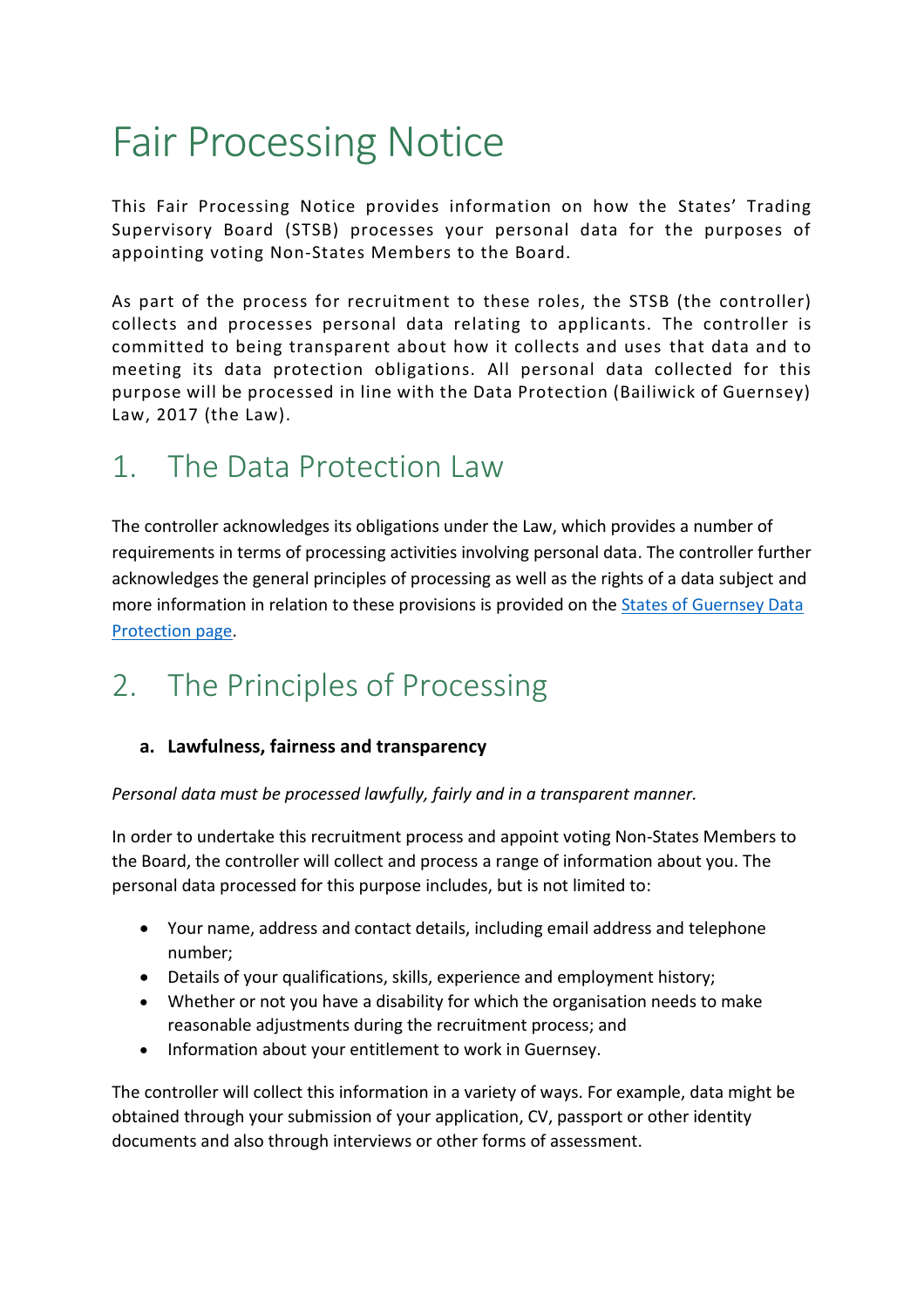We will also collect personal data about you from third parties, such as references supplied by former employers and named referees provided in your application for this role.

The processing of personal data for this purpose is required to allow the controller to manage the recruitment process, assess and confirm a candidate's suitability for employment and decide to whom to offer a position. Furthermore, the personal data collected for this recruitment purpose is processed in accordance with sections 2(b), 13(b) and 16(a) of Schedule 2 of the Law, which are set out below:

*2. The processing is necessary –*

*(b) to take steps at the request of the data subject prior to entering into such a contract*

*13. The processing is necessary for –*

*(b) the exercise of any function of the Crown, a Law Officer of the Crown, the States or a public committee*

*16. (a) The processing is necessary for the purpose of identifying or keeping under review the existence of absence of equality of opportunity or treatment.*

As part of the recruitment process, your application data will be shared with Members of the STSB, the States of Guernsey Trading Group Core Executive Team and administrative support officers.

If you are successfully appointed to the Board as a voting Non-States Member, your personal data will be shared with the States of Guernsey Treasury department for the purpose of facilitating the payment of allowances to which all Non-States Members are entitled.

The States of Guernsey have a professional relationship with a third party supplier, Agilisys Guernsey Ltd., who provide support to and carry out maintenance on the IT infrastructure of the organisation. In order for Agilisys to carry out the function they are contracted to provide, there will be instances where they may have sight of the personal data which is collected and processed by the controller. The controller will only provide Agilisys with access to personal data where there is a legitimate and lawful purpose for this access to be given in line with Schedule 2 of the Law and our internal policies and directives.

Your personal data will also be shared with the Scrutiny Management Committee ('SMC') and the Internal Audit function of the States of Guernsey, as specifically requested by the relevant controller and only where absolutely necessary for the completion of their relevant functions. Furthermore, any personal data shared with SMC and Internal Audit will be limited and processed in accordance with Conditions 5 and 13(b) of Schedule 2 of the Law.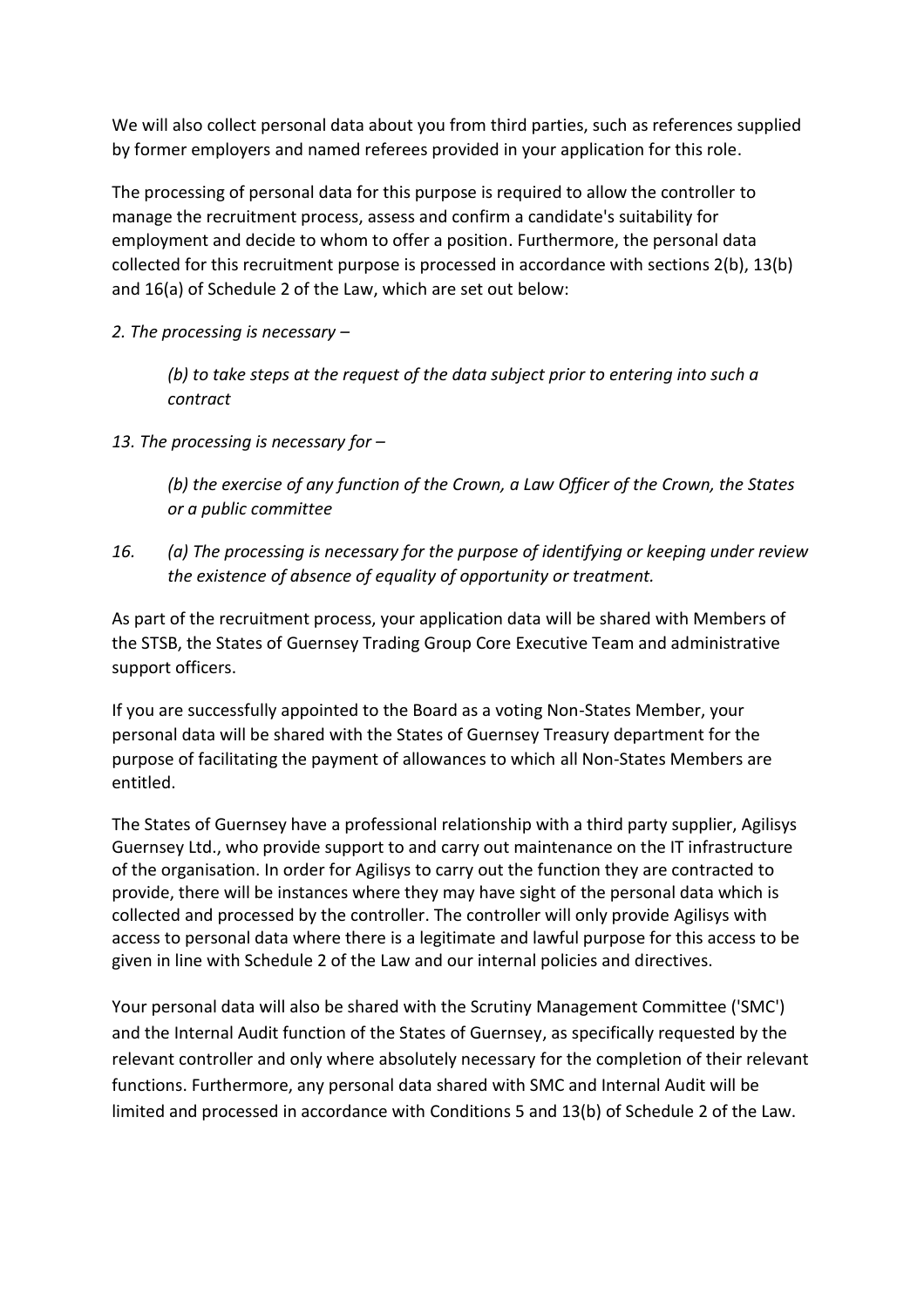#### **b. Purpose limitation**

*Personal data must not be collected except for a specific, explicit and legitimate purpose and, once collected, must not be further processed in a manner incompatible with the purpose for which it was collected.* 

The controller acknowledges its responsibility with regards to this data protection principle and maintains that it will not further process that personal data in a way which is incompatible to its original reason for processing as specified in section 2a, unless the controller is required to do so by law.

#### **c. Minimisation**

*Personal data processed must be adequate, relevant and limited to what is necessary in relation to the purpose for which it is processed.* 

The STSB will only process the personal data which is detailed in section 2a, and will not process any further personal data that is not necessary in relation to the original reason for processing personal data as specified in section 2a, unless we are required to do so by law.

#### **d. Accuracy**

*Personal data processed must be accurate, kept up-to-date (where applicable) and reasonable steps must be taken to ensure that personal data that is inaccurate is erased or corrected without delay.* 

The controller will ensure that all personal data that it holds is accurate and kept up-to-date, and any personal data that is inaccurate will be erased or corrected without delay.

#### **e. Storage limitation**

*Personal data must not be kept in a form that permits identification of a data subject for any longer than is necessary for the purpose for which it is processed.* 

In applying for a Non-States Member role, the controller will be required to store your personal data in accordance with the States of Guernsey Retention and Disposal Schedule.

For further detail on the duration of time for which your personal data will be stored for this purpose, please contact the controller using the contact details provided below.

#### **f. Integrity and confidentiality**

*Personal data must be processed in a manner that ensures its appropriate security, including protecting it against unauthorised or unlawful processing and against accidental loss, destruction or damage, using appropriate technical or organisational measures.*